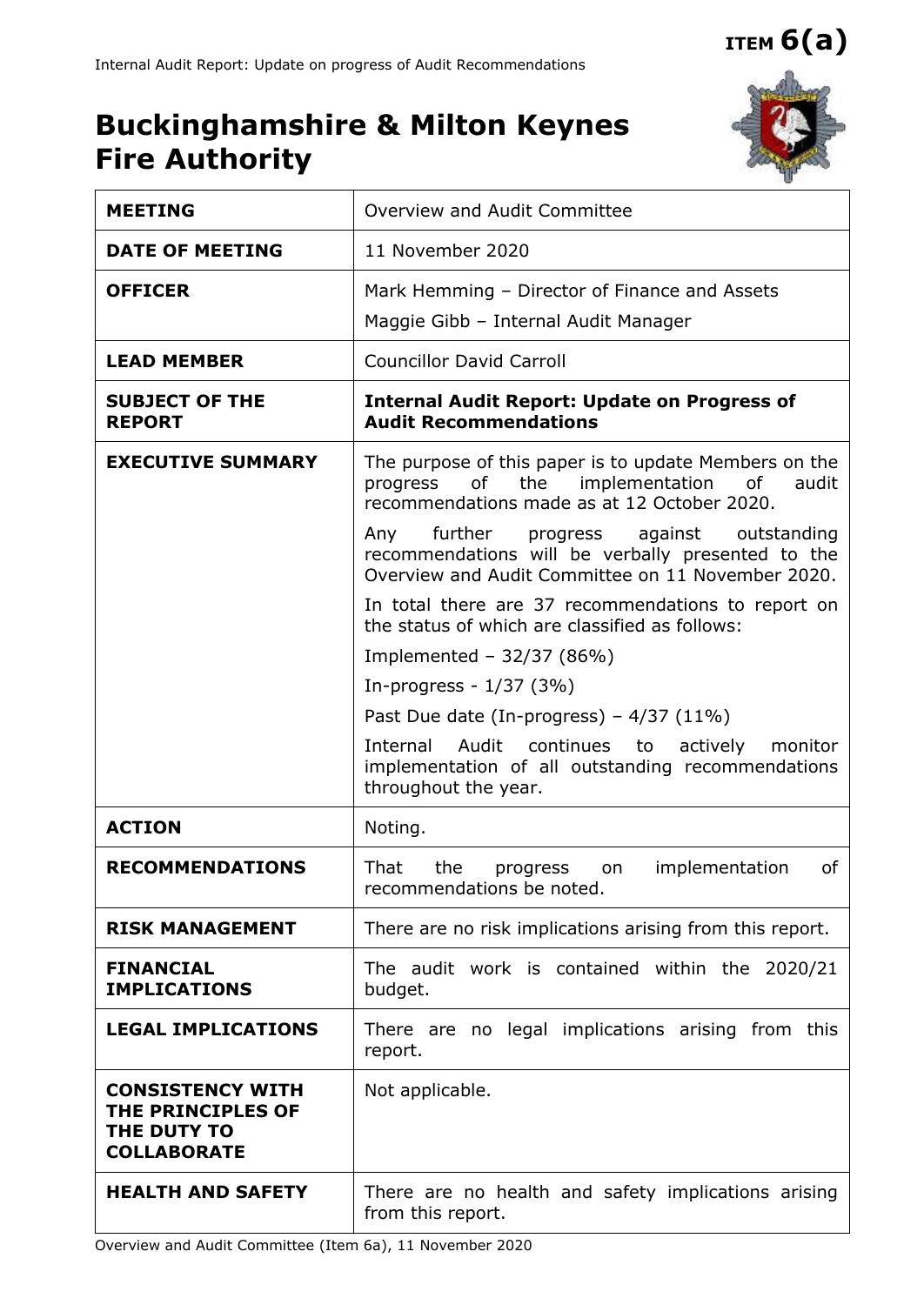| <b>EQUALITY AND</b><br><b>DIVERSITY</b>                    | There are no equality and diversity implications arising<br>from this report.                                                                                  |  |  |  |  |  |
|------------------------------------------------------------|----------------------------------------------------------------------------------------------------------------------------------------------------------------|--|--|--|--|--|
| <b>USE OF RESOURCES</b>                                    | Communication and progress monitoring<br>All audits, follow-up reports and further updates will<br>submitted to SMB and Overview and Audit<br>he<br>Committee. |  |  |  |  |  |
| <b>PROVENANCE SECTION</b><br>&<br><b>BACKGROUND PAPERS</b> | Internal Audit Plans 2017/18, 2018/19 and 2019/20<br>Internal Audit reports taken to Overview and Audit<br>Committee                                           |  |  |  |  |  |
| <b>APPENDICES</b>                                          | Appendix A: Status of Audit Recommendations -<br>November 2020                                                                                                 |  |  |  |  |  |
| <b>TIME REQUIRED</b>                                       | 10 minutes                                                                                                                                                     |  |  |  |  |  |
| <b>REPORT ORIGINATOR</b><br><b>AND CONTACT</b>             | Maggie Gibb - Internal Audit Manager<br>Maggie.Gibb@buckinghamshire.gov.uk<br>01296 387327                                                                     |  |  |  |  |  |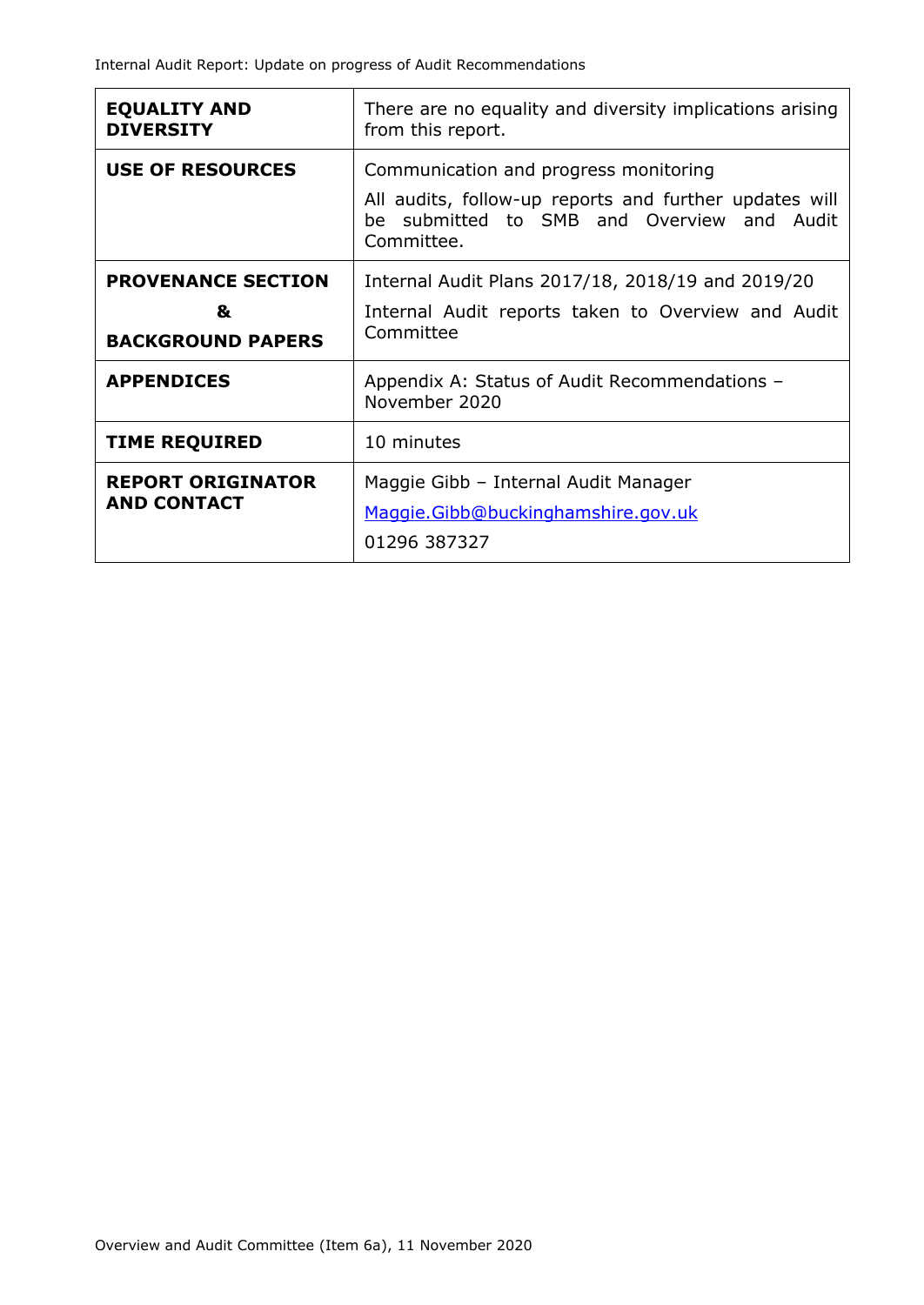## **BMKFA Audit Management Actions Summary**

**Generated on:** 21 October 2020



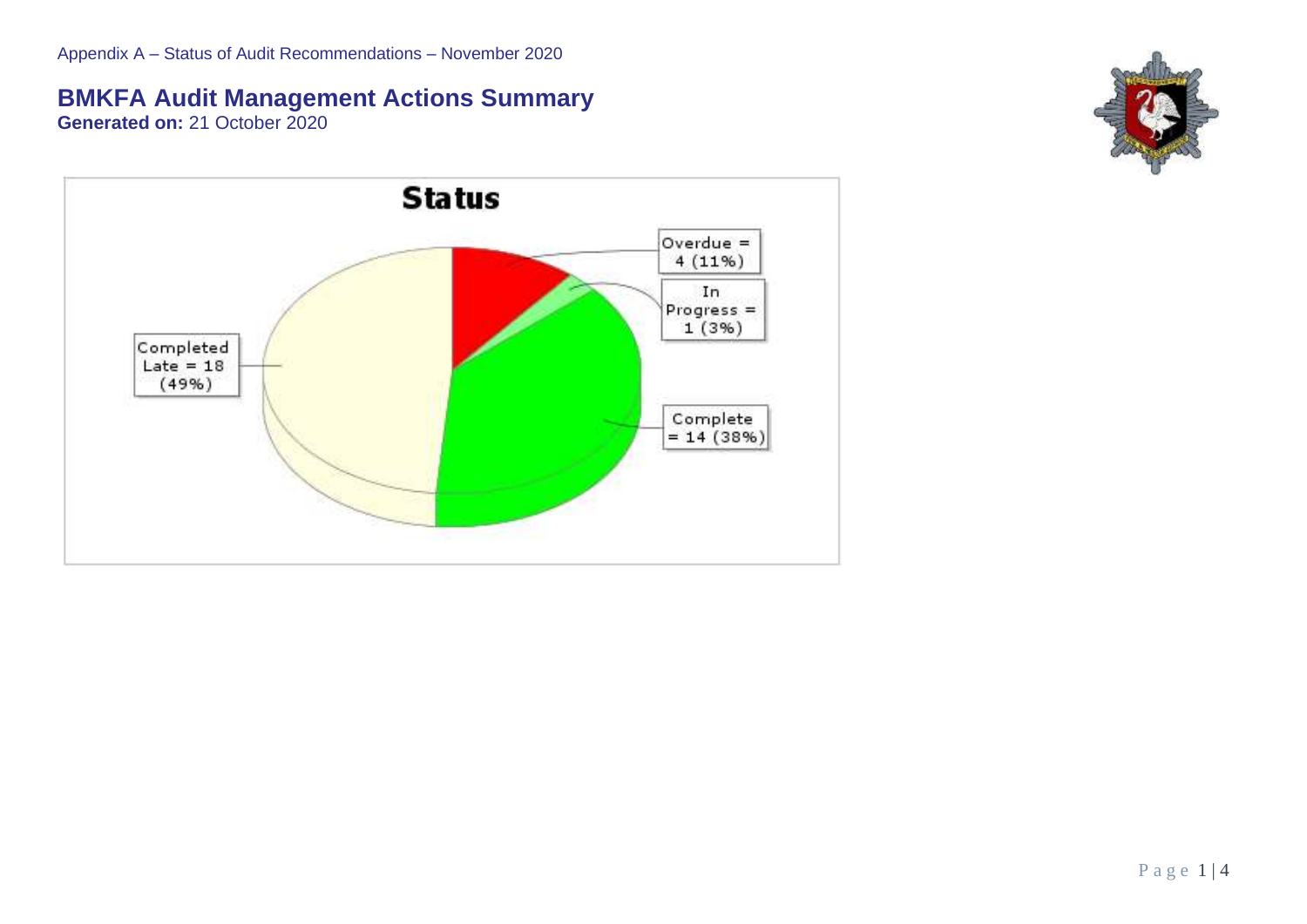## **BMKFA Audit Management Actions Summary**

| <b>Audit Title &amp;</b><br><b>Management</b><br><b>Action</b>             | <b>Description</b>                                                                                                                                                                                                                                                                                                                                                                                                                                                                                                                                                                                                                                                                                                                                                                                                                                                                                                                                                                                                                                                                                                                                                                                                                                                                                                                                                                                                                                                                                                                                                                                                                                                                                                                                                                                                                                                                                                                         | <b>Due Date</b>     | <b>Priority</b>                  | <b>Action</b><br><b>Owner</b> | <b>Latest Note</b>                                                                                                                                                                                                                                                                                                                                                                                                                                                                                                                |
|----------------------------------------------------------------------------|--------------------------------------------------------------------------------------------------------------------------------------------------------------------------------------------------------------------------------------------------------------------------------------------------------------------------------------------------------------------------------------------------------------------------------------------------------------------------------------------------------------------------------------------------------------------------------------------------------------------------------------------------------------------------------------------------------------------------------------------------------------------------------------------------------------------------------------------------------------------------------------------------------------------------------------------------------------------------------------------------------------------------------------------------------------------------------------------------------------------------------------------------------------------------------------------------------------------------------------------------------------------------------------------------------------------------------------------------------------------------------------------------------------------------------------------------------------------------------------------------------------------------------------------------------------------------------------------------------------------------------------------------------------------------------------------------------------------------------------------------------------------------------------------------------------------------------------------------------------------------------------------------------------------------------------------|---------------------|----------------------------------|-------------------------------|-----------------------------------------------------------------------------------------------------------------------------------------------------------------------------------------------------------------------------------------------------------------------------------------------------------------------------------------------------------------------------------------------------------------------------------------------------------------------------------------------------------------------------------|
| BMKFA 1718<br>1802 Fleet<br>Management<br>(1a &<br>b)Tranman<br>Review     | Finding<br>In discussion with the Fleet Manager it was confirmed that the latest Tranman training was delivered<br>circa. December 2015 through a one day training event. This training event covered a large amount of<br>materials in a short period of time and meant that a number of key topics were not covered in their<br>entirety or in sufficient detail to fully absorbed the information to the required standard.<br>Since the training was delivered there have also been a number of staff changes, resulting in three<br>members of staff, from a five person team who use the Tranman system, never being taught the full<br>system and how to use the software from the software provider. This has led to potential under-utilisation<br>of the software and some inconsistencies in the use of the system potentially compromising data integrity<br>and alignment of processes.<br>In addition it was noted that there are current reporting issues through the Crystal Reporting function,<br>which added to the potential inconsistencies in the use of the system means reporting functions cannot<br>be fully relied upon to provide up to date and valid information to base decisions upon. Audit<br>acknowledges that the reporting issue is currently being investigated by Tranman.<br><b>Risk</b><br>Where training is not provided on a periodic basis, staff may adopted inappropriate, ineffective, and / or<br>out dated working practices.<br><b>Action</b><br>1a) Tranman to carry out a review of the current system and its utilisation and offer options for further<br>utilisation of the current system, available 'upgrades' and system improvements. This information can<br>then be analysed to ascertain the most appropriate action.<br>1b) Identify training requirements, system improvements and possible upgrades for implementation in<br>2018/19 (depending on funding requirements). | $31 - Aug-$<br>2017 | <b>Medium</b><br><b>Priority</b> | Jez Finden                    | Update from Jez Finden, Fleet<br>Manager:<br>The situation with the fleet management<br>system is still as in the previous update,<br>but I can confirm the contract has<br>recently been signed and an order<br>raised for the upgrade.<br>I have had the initial contact from the<br>Tranman project leader who informed<br>me that our upgrade is now on their<br>calendar and will contact me when they<br>are ready for more information from us.<br>The initial estimate is the project should<br>be underway in September. |
| BMKFA 1718<br>1830 Property<br>Management<br>(1) Red Kite<br>Functionality | <b>Finding</b><br>Review of 10 Reactive Works jobs on Red Kite, identified two red rated jobs which were closed within 24<br>hours of the job being open, this cannot confirm whether it was made operationally safe within the four<br>hour timeframe. There were also two Amber Rated jobs, one of which was closed within 72 Hours and<br>the other 144 hours.<br><b>Risk</b><br>Where the Authority are unable to hold record events as they become operationally safe, there is a lack<br>of information available to confirm whether these internal targets are being consistently met.<br><b>Action</b><br>As part of the latter phase of the BASI project it is intended to review the current asset management<br>systems utilised by the Authority, part of this review will examine the case for improving the functionality<br>of existing systems working with the suppliers to develop them accordingly. This work is currently<br>scheduled for early 2019.                                                                                                                                                                                                                                                                                                                                                                                                                                                                                                                                                                                                                                                                                                                                                                                                                                                                                                                                                                 | 31-Mar-<br>2020     | Low<br>Priority                  | Gordon<br>Wylie               | Update from Gordon Wylie, Property<br>Manager:<br>There is no further progress since my<br>last update. Covid 19 has effected what<br>is essential and non-essential in terms<br>of workloads. I do not see us returning<br>to this until early 2021.                                                                                                                                                                                                                                                                             |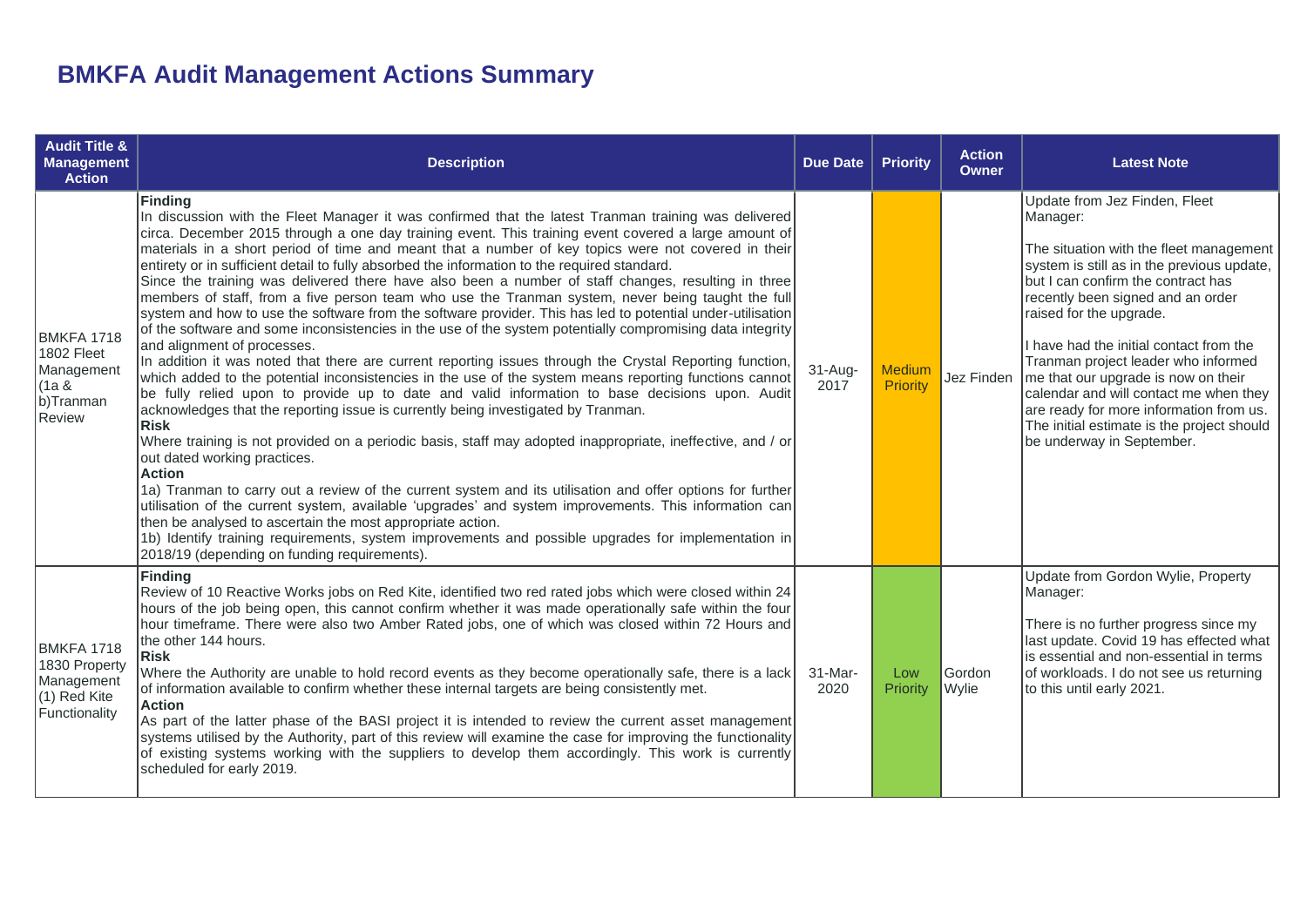| <b>Audit Title &amp;</b><br><b>Management</b><br><b>Action</b>                       | <b>Description</b>                                                                                                                                                                                                                                                                                                                                                                                                                                                                                                                                                                                                                                                                                                                                                                                                                                                                                                                                                                                                                                                                                                                                                                                                                                                                                                                                                                                                                                                                                                                                                                                                                                                                                                                                                                                                                                                                                                                                                                                                                                                                                                                                                                                                                                                                                                                                                                                                                                                                                                                                                                                                                                                                                                                                                                                         | <b>Due Date</b> | <b>Priority</b>           | <b>Action</b><br><b>Owner</b>  | <b>Latest Note</b>                                                                                                                                                                                                                                                                                                           |
|--------------------------------------------------------------------------------------|------------------------------------------------------------------------------------------------------------------------------------------------------------------------------------------------------------------------------------------------------------------------------------------------------------------------------------------------------------------------------------------------------------------------------------------------------------------------------------------------------------------------------------------------------------------------------------------------------------------------------------------------------------------------------------------------------------------------------------------------------------------------------------------------------------------------------------------------------------------------------------------------------------------------------------------------------------------------------------------------------------------------------------------------------------------------------------------------------------------------------------------------------------------------------------------------------------------------------------------------------------------------------------------------------------------------------------------------------------------------------------------------------------------------------------------------------------------------------------------------------------------------------------------------------------------------------------------------------------------------------------------------------------------------------------------------------------------------------------------------------------------------------------------------------------------------------------------------------------------------------------------------------------------------------------------------------------------------------------------------------------------------------------------------------------------------------------------------------------------------------------------------------------------------------------------------------------------------------------------------------------------------------------------------------------------------------------------------------------------------------------------------------------------------------------------------------------------------------------------------------------------------------------------------------------------------------------------------------------------------------------------------------------------------------------------------------------------------------------------------------------------------------------------------------------|-----------------|---------------------------|--------------------------------|------------------------------------------------------------------------------------------------------------------------------------------------------------------------------------------------------------------------------------------------------------------------------------------------------------------------------|
| <b>BMKFA 1718</b><br>1831 Core<br>Financial<br>Controls (3)<br>Debtors               | <b>Finding</b><br>A sample of 25 invoices raised between April and December 2017 and a sample of five current debts<br>was reviewed to confirm that supporting documentation was held for each invoice raised, invoices were<br>paid on time and that any outstanding debts are chased seven days after the due date in accordance<br>with Financial Instructions. However the following exceptions were noted from the testing undertaken:<br>• Four current debts were subject to the standard debt recovery process, for two of these debts the<br>chasing letter was sent out to debtors more than seven days after the due date (14 days and 11 days)<br>respectively). For one of these debts no first reminder was held on Integra.<br>. Two of the five debts tested were older than 30 days. These were both being chased by way of email<br>reminders from Finance and had not been referred to Legal Services as required by the Financial<br>Instructions.<br><b>Risk</b><br>If debts to the Fire Authority are not managed and actively pursued in line with the Financial Instructions,<br>there is a risk that money owed to the Fire Authority may not be recovered<br><b>Action</b><br>Financial Instructions and Debt Management Policy to be updated to clarify that the Chief Finance Officer<br>may choose to refer debts to legal, rather than implying that they are automatically referred after 30 days.                                                                                                                                                                                                                                                                                                                                                                                                                                                                                                                                                                                                                                                                                                                                                                                                                                                                                                                                                                                                                                                                                                                                                                                                                                                                                                                                                                          | 31-Dec-<br>2020 | <b>Medium</b><br>Priority | Mark<br>Hemming                | Update from Mark Hemming, Director of<br>Finance & Assets:<br>Due date has already been extended<br>and there is no further update at this<br>time.                                                                                                                                                                          |
| <b>BMKFA 1819</b><br>1947 Project<br>Management<br>BLH (2) The<br>Hub<br>Performance | <b>Finding</b><br>During the Audit it was confirmed that the HUB have had difficulties with technical support; which has had<br>an impact of the timeliness of design work, changes or updates and which in turn has led to delays in<br>providing information that is required by Kingerlee - the construction firm. The Quantity Surveyor<br>maintains a schedule of delays caused by the HUB and the associated costs. It was confirmed that any<br>financial implications that arise as a result of the HUB's poor performance could potentially be<br>recoverable. However Audit found that whilst these potentially recoverable costs are reflected in the<br>Budget Monitoring Financial Statements, they are not separately identified as attributable to any party as<br>this will be the subject of negotiation between all parties depending on final outcomes at the conclusion of<br>construction. The risk of HUB poor performance has been recorded in the risk register.<br>It was confirmed that the Director for the HUB Professional Services has been made aware of potentially<br>recoverable costs and the issues that were causing poor performance have been addressed.<br><b>Risk</b><br>Where the impact of poor performance is not completely and accurately reflected in the budget and/or<br>risk register, this may lead to project overspend as the budget will not be forecasting all expected costs.<br><b>Action</b><br>The necessary actions to deal with potential financial loss arising from delays on the part of HUB have<br>already been addressed during 2018 and a significant improvement has been seen. The current delay in<br>the construction programme (5-6 weeks) has not altered for some months.<br>Both the HUB and Kingerlee have a responsibility to mitigate any delay as much as possible and with<br>some 8 months of construction still to take place at the time of writing (Feb 2019) they must both maintain<br>the opportunity to do so. Only at post construction and during the period when the final account will be<br>negotiated and agreed, will any financial loss due to delays or failures be attributed.<br>The Director of HUB's parent company (Integral UK Ltd) has been in discussions with both DFA and<br>Property Manager and he is well aware of the potential claim the Authority may have in due course.<br>The financial statements produced by the QS do show all costs (i.e. worst case) but do not at this stage<br>set out which potentially claimable costs are attributable to which parties.<br>The Authority's officers will continue to maintain dialogue with senior representatives at both the HUB<br>and Kingerlee over any potential situation (either worsening or improving) that may lead to a claim. | 31-Oct-<br>2019 | <b>Medium</b><br>Priority | David<br>(BMKFA)<br>Sutherland | Update from Mark Hemming, Director of<br>Finance and Assets:<br>Although practical completion of the<br>building was achieved on 7 May 2020,<br>there are still a number of matters<br>outstanding before the final account can<br>be agreed. It is anticipated that this will<br>take place in the latter part of the year. |